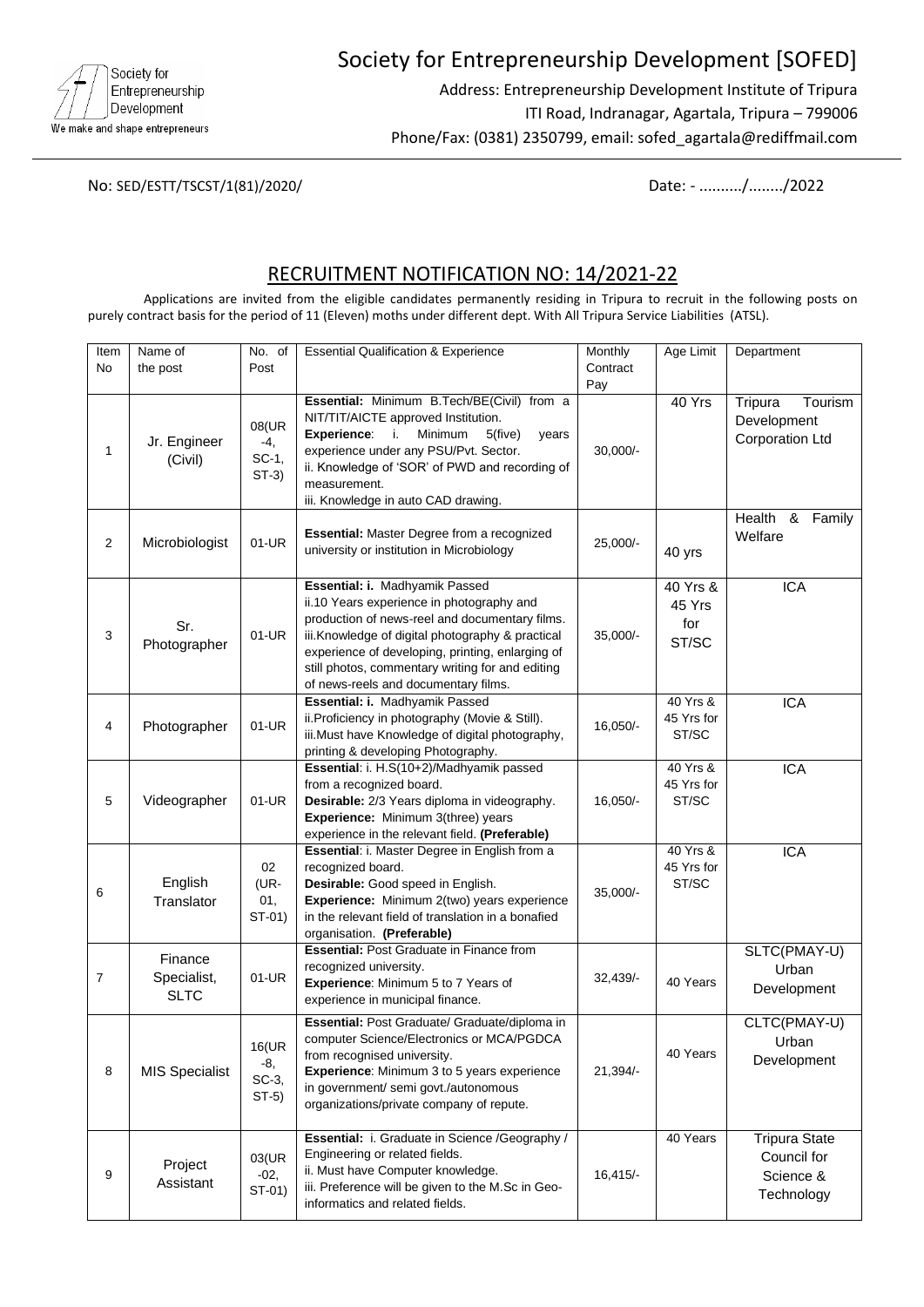#### **Terms & Conditions:**

1. The selected candidates would be appointed on Purely Contract Basis for a term of **11(Eleven) months** and may be extended on performance and requirement.

(2). The selected candidates should come under an agreement as per the norms with the SOFED.

(3). The candidates shall be selected through written examination or interview whichever is convenient on purely merit basis and the date of such test shall be informed on due course.

(4). Selection panel would be made as per reservation policy of state Govt.

#### **Application shall be received at the office of the Member Secretary, SoFED, ITI Road, Indranagar, Agartala -799006 up to 4:00 pm of 8 th March, 2022.**

**The specimen of ' Common Application Form' provided in the below pages.**

Sd/- MEMBER SECRETARY, SoFED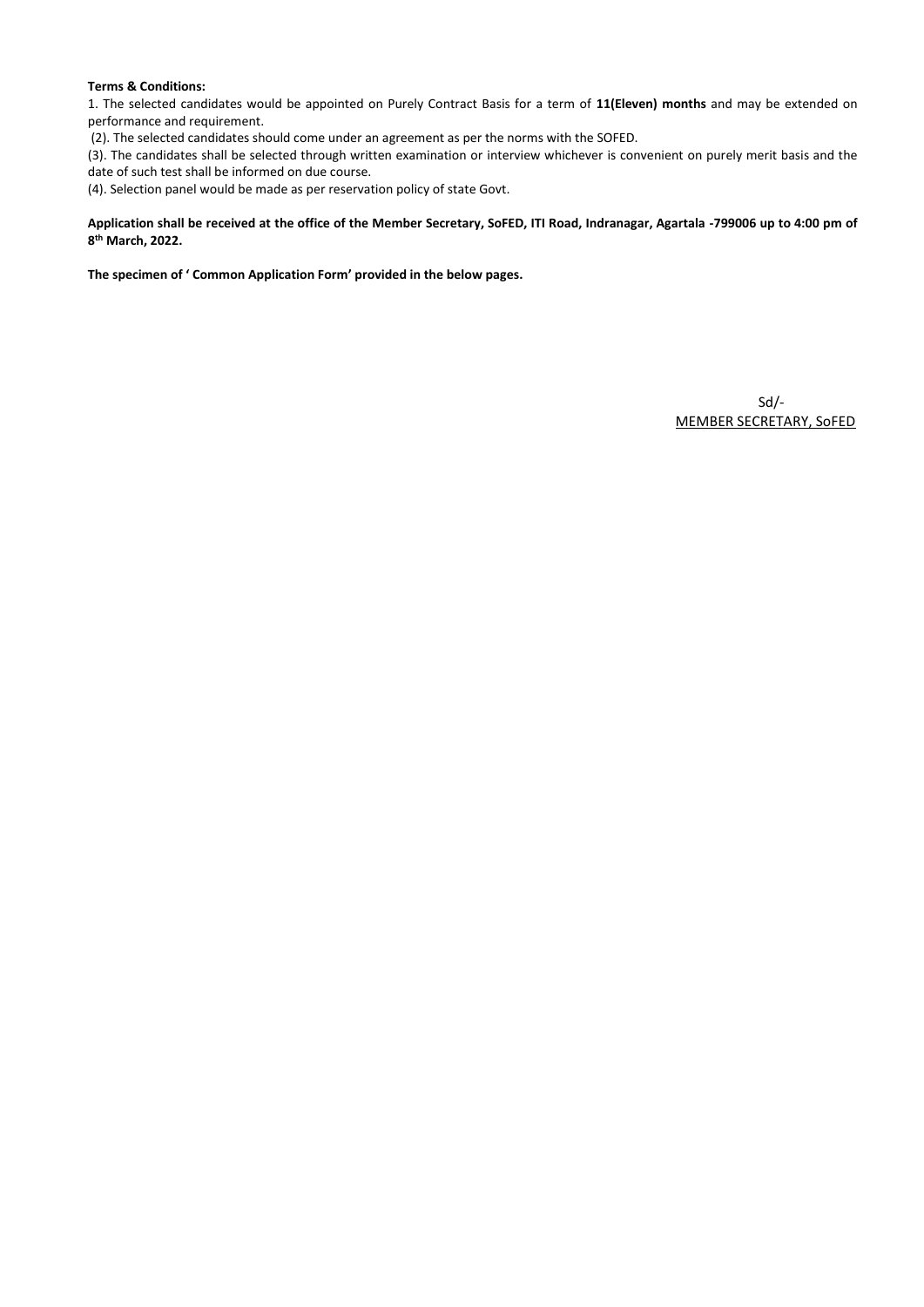## **COMMON APPLICATION FORM EMPLOYMENT NOTIFICATION NO. 14 /2021-22**

Affix a Passport size latest coloured

| To                                                                                                                             | (To be filled by the Office)<br>SI. No/Roll No. | $\mathcal{L}$ | /2022                                       | coloured<br>photographed<br>and sign on it (Do<br>not staple)                    |  |
|--------------------------------------------------------------------------------------------------------------------------------|-------------------------------------------------|---------------|---------------------------------------------|----------------------------------------------------------------------------------|--|
| The Member Secretary,<br>Society for Entrepreneurship Development (SoFED),<br>ITI Road, Indranagar, Agartala, Tripura- 799006. |                                                 |               |                                             |                                                                                  |  |
| Sub: Prayer for the post of:                                                                                                   |                                                 |               |                                             | $($ ltem No. $)$                                                                 |  |
| (In Block Letters)                                                                                                             |                                                 |               |                                             |                                                                                  |  |
| 3. Permanent address                                                                                                           |                                                 |               |                                             |                                                                                  |  |
| (Copy of PRTC to be enclosed)                                                                                                  |                                                 |               |                                             | Sub-Div. _______________________________ Dist. _________________________________ |  |
|                                                                                                                                |                                                 |               |                                             |                                                                                  |  |
| 4. Present Address                                                                                                             |                                                 |               |                                             |                                                                                  |  |
|                                                                                                                                |                                                 |               |                                             |                                                                                  |  |
|                                                                                                                                |                                                 |               |                                             |                                                                                  |  |
| 5. Social Category<br>(Copy of caste to be enclosed)                                                                           | :ST / SC /                                      |               | <b>UR</b>                                   |                                                                                  |  |
| 6. Contact no                                                                                                                  |                                                 |               |                                             |                                                                                  |  |
| 7. Email ID                                                                                                                    |                                                 |               |                                             |                                                                                  |  |
| 8. Date of birth<br>(Admit of Madhyamik/birth certificate to be enclosed)                                                      |                                                 |               | : DD__________/ MM ___________/ YYYY_____   |                                                                                  |  |
| 9. Age as on 01-03-2022                                                                                                        |                                                 |               | ____________Years ___________Month ________ | Days                                                                             |  |

10. Educational Qualification: (Copy of mark sheet of final year of examination to be enclosed)

| <b>SI</b><br>No | Name<br>оf<br>examination<br>(Graduation | the | <b>Board/University</b> | Year of passing | <b>Grade/Marks obtained</b> |            | <b>CGPA</b><br>%<br>to<br>conversion<br>factor (copy of<br>the conversion |  |
|-----------------|------------------------------------------|-----|-------------------------|-----------------|-----------------------------|------------|---------------------------------------------------------------------------|--|
|                 | onwards)                                 |     |                         |                 | <b>CGPA</b>                 | Percentage | factor<br>to<br>be<br>enclosed)                                           |  |
|                 |                                          |     |                         |                 |                             |            |                                                                           |  |
| 2               |                                          |     |                         |                 |                             |            |                                                                           |  |
| 3               |                                          |     |                         |                 |                             |            |                                                                           |  |
|                 |                                          |     |                         |                 |                             |            |                                                                           |  |

10. Previous experience: (Certificate /Certificates to be enclosed)

| <b>SI</b><br><b>No</b> | Capacity/<br><b>Designation</b> | <b>Experience period</b><br>(From DD-MM-YYYY to DD-MM-YYYY) | <b>Experience</b><br><b>Duration</b><br>(YY-MM-DD) | Name of the<br>Company/<br><b>Organization/Dept</b> |
|------------------------|---------------------------------|-------------------------------------------------------------|----------------------------------------------------|-----------------------------------------------------|
|                        |                                 |                                                             |                                                    |                                                     |
|                        |                                 |                                                             |                                                    |                                                     |